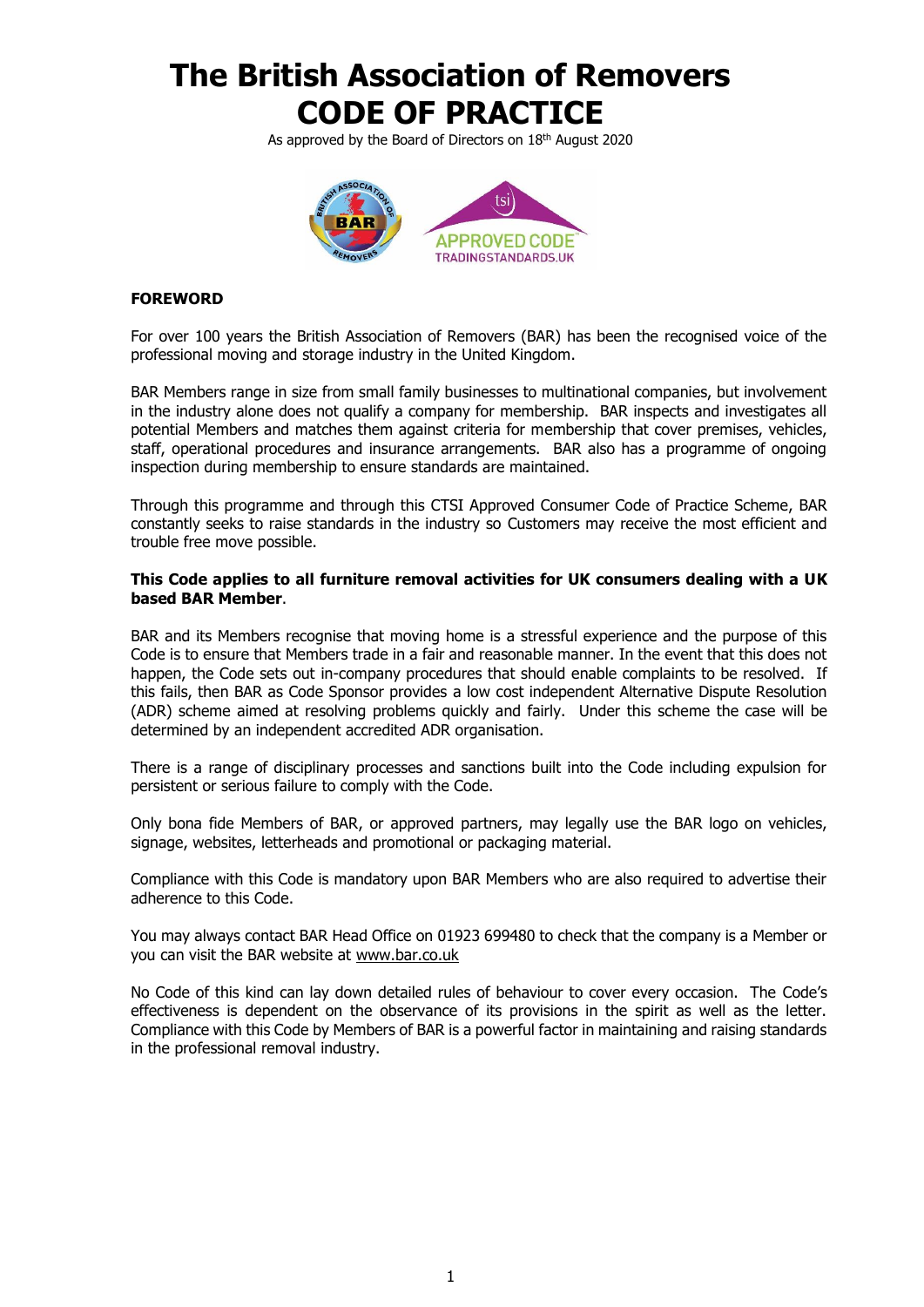As approved by the Board of Directors on 18th August 2020

**Compliance with this Code is mandatory upon all UK based BAR Members engaged in all furniture removal activities for private individuals.**

**Nothing contained in this Code affects the contractual or statutory rights of the Member or the Customer. For further information about your statutory rights contact your local authority Trading Standards Department or Citizens Advice Bureau 'Advice guide' service by visiting [www.adviceguide.org.uk.](http://www.adviceguide.org.uk/)**

#### 1. **STANDARD OF SERVICE**

Members must be clear and open in their dealings with Customers. They must not knowingly misrepresent facts to a Customer concerning any aspect of a removal transaction. Members must behave at all times with honesty and integrity in all their dealings with their Customers and the general public. (e.g. by providing Customers with clear information, avoiding making additional charges for "hidden extras", and acting fairly and responsibly when dealing with reasonable Customer concerns).

Members shall maintain a high standard of service to Customers, trade fairly and responsibly and shall not conduct their business in any manner that would bring the Association or its Members into disrepute.

Members shall:

- 1.1 Safely handle and adequately protect Customers' effects for transport and/or storage to minimise the possibility of accidental damage.
- 1.2 Comply with all relevant statutory and regulatory requirements (see Annex) and ensure that their staff are aware of the requirements relevant to their jobs.
- 1.3 Carry out an accurate assessment of the work required and provide fixed price written Quotations without charge.

Quotations shall include a clear description of the work to be undertaken through the use of a service specification or equivalent.

If the items to be moved have been identified by way of a list, then the Member must make it clear that the quotation applies only to the removal or storage of those items listed.

- 1.4 Provide relevant advice and information to the Customer free of charge prior to, during and after the removal takes place.
- 1.5 Ensure that all staff are sensitive to the needs of, and offer additional help to vulnerable Customers, e.g. those for who English is not their first language, those with reading difficulties, or the physically disabled.
- 1.6 Ensure that all employees are fully aware of the terms of the Code relevant to them and that they play their part in ensuring that the Member complies with the Code.
- 1.7 Ensure that all Customers are made aware of the Code of Practice and the Member's mandatory adherence to it. This should be by distribution of a BAR Code leaflet or Member's own company literature.
- 1.8 Comply with BAR requirements for the independent monitoring of Customer satisfaction.
- 1.9 Not refuse to release goods for which they have no contractual liability and where no legal right (lien) exists whilst acting as a subcontractor or destination agent.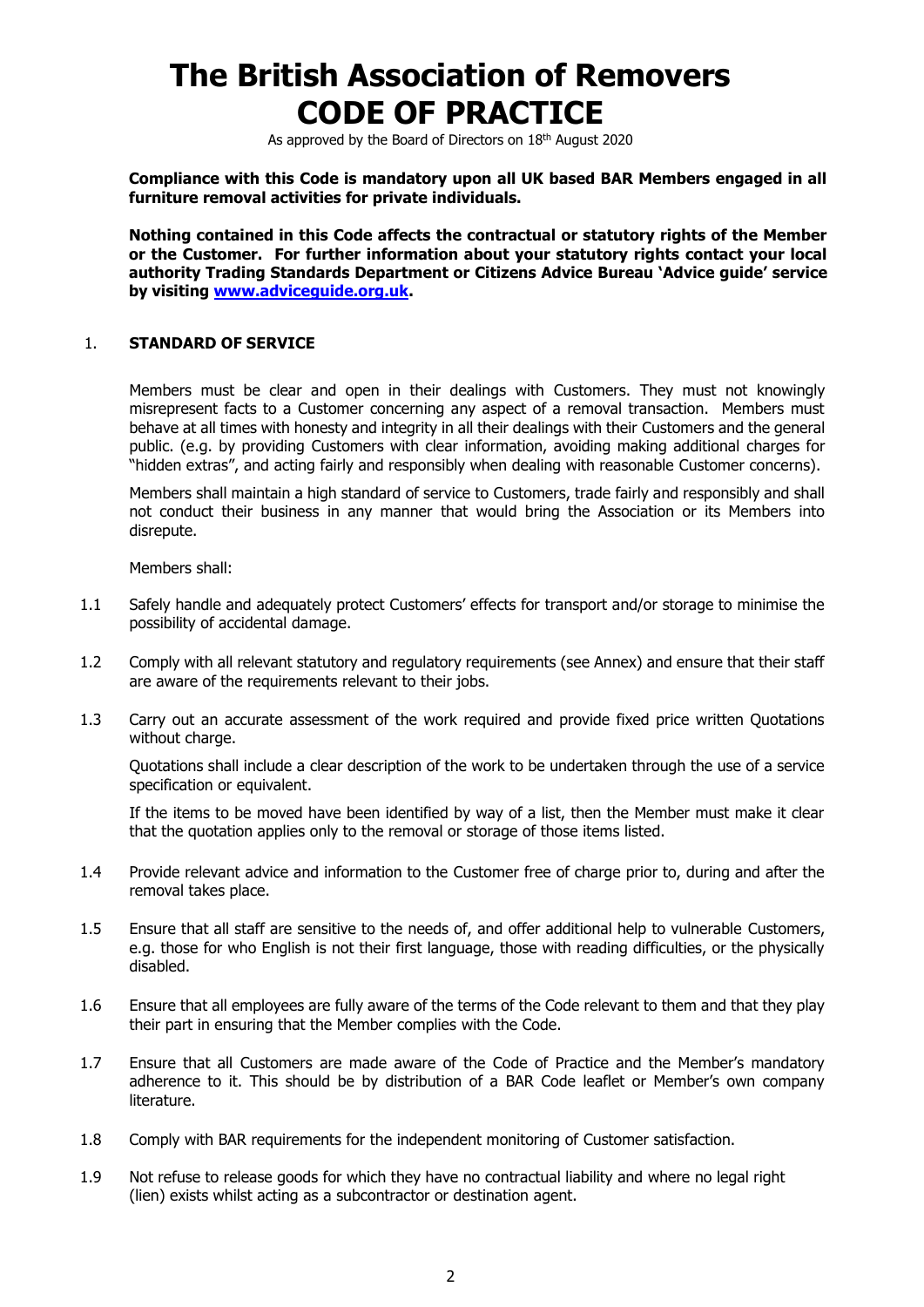As approved by the Board of Directors on 18<sup>th</sup> August 2020

### 2 **ADVERTISING**

- 2.1 All advertising and marketing material must be clear, legal and truthful. It must not be misleading, for example by containing false statements, concealing or leaving out important facts, promising to do something there is no intention of doing, or creating a false impression even if everything stated is literally true. It must be compliant with all relevant UK legislation (see Annex).
- 2.2 Where a Member uses an additional or alternative trading name all advertising and marketing material must clearly show the link or relationship with the Member.
- 2.3 Advertisements and marketing material shall display the Member's BAR membership number in conjunction with the BAR logo.

### 3 **THE CONTRACT**

Members shall provide the Customer with a clear description of the services to be delivered (The Quotation) and use fair and plain contract conditions which clearly set out the rights and obligations of each party. (BAR publishes model Terms & Conditions which are available for use by Members)

The Contract issued by the Member must comply with the Consumer Rights Act 2015.

The Contract must:

- 3.1 Show the name and address of the Member.
- 3.2 Describe the services to be provided for the price(s) quoted, and identify clearly those services which are excluded e.g. onward delivery following a period of storage.
- 3.3 Provide clear information on the removal plan, itinerary or schedule, especially in respect of timings where a part load or groupage service is applicable.
- 3.4 Describe the terms of payment.
- 3.5 Identify the circumstances under which any additional charges may arise, e.g. storage and redelivery charges when initial delivery cannot be made for reasons beyond the control of the remover.
- 3.6 Draw the Customer's attention to any services which the Customer might expect to be offered but which would not normally be provided by the remover (e.g. disconnection and/or reconnection of kitchen and other household appliances; taking down and re-hanging curtains; clearing out cellars, lofts and attics; dismantling and/or erecting bedroom and kitchen furniture, children's climbing frames, greenhouses, garden sheds, etc).
- 3.7 Provide the Customer with a copy of the full contract Terms & Conditions and in particular draw the Customers' attention to those clauses relating to cancellation/postponement rights and charges, limits of liability and the time limit for making claims.
- 3.8 Provide clear information to Customers regarding the provisions for protecting and refunding pre-payments and deposits.
- 3.9 Incorporate an Acceptance form for the Customer's written agreement to the costs and services defined in the Quotation, and to the Terms and Conditions of the Contract.

### 4 **INSURANCE & OTHER PROTECTION OPTIONS**

All BAR Members must offer to their Customers, either: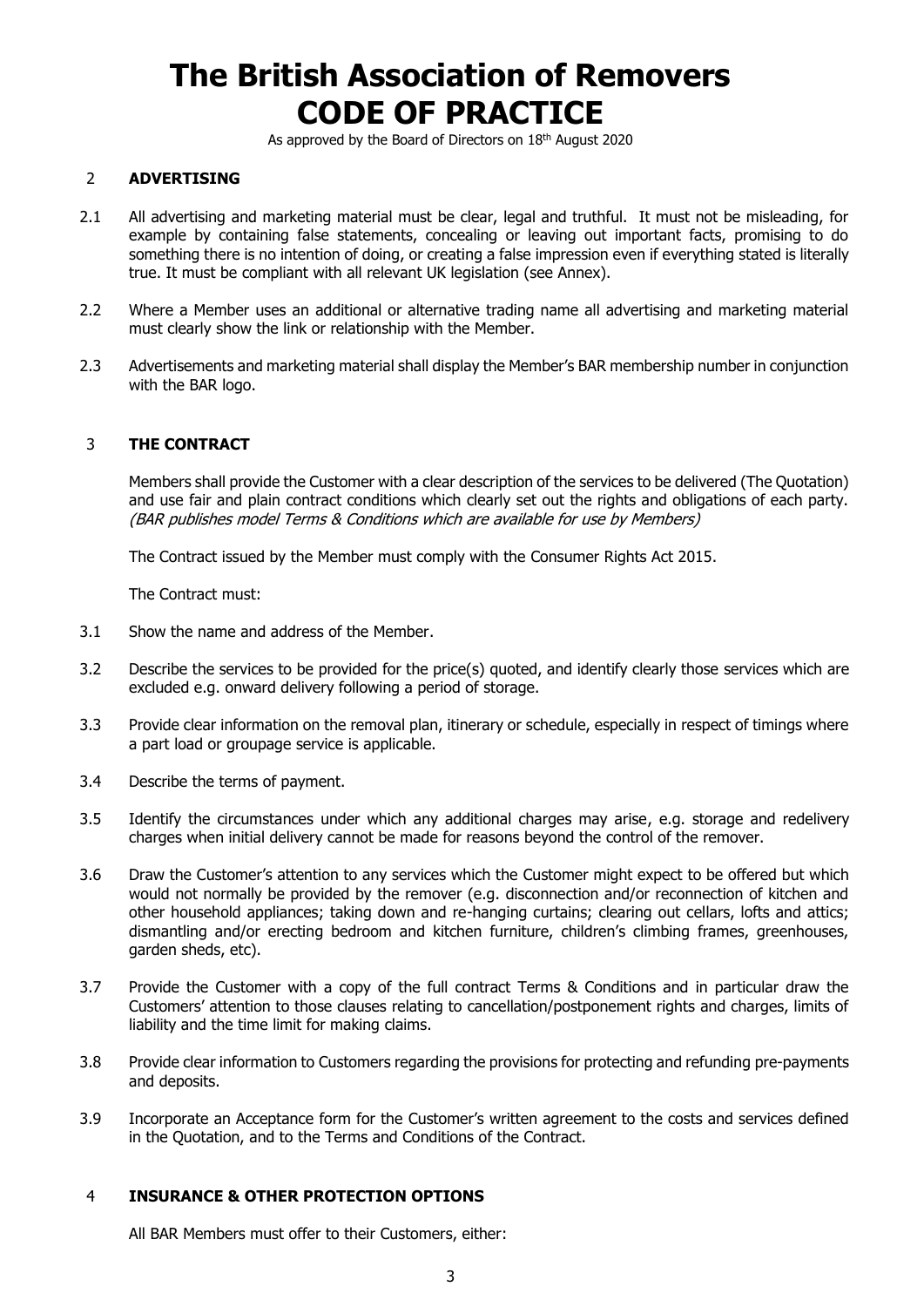As approved by the Board of Directors on 18<sup>th</sup> August 2020

- a) Insurance against loss or damage to household goods and personal effects (see 4.1)
- b) Other protection options (see 4.2)

### 4.1 **Insurance**

If the Member makes an insurance sale or offer such insurance must meet the Minimum Standards of Insurance set by the Association.

#### 4.2 **Other protection options**

If insurance cover is not offered or arranged as above then, subject to a declaration of value by the Customer, the Member must accept liability under the terms of the Removal Contract. The Member must itself have in place insurance sufficient to meet such liability as specified in the Minimum Standards of Liability Insurance set by the Association. (Available upon request).

4.3 Members shall have in place Public Liability insurance to the level set by the Association.

#### 5. **PREMISES AND RESOURCES**

#### 5.1 **Vehicles and Equipment**

Vehicles used should be presentable, roadworthy and suitable for removal work. Equipment must be suitable and adequate for the work undertaken.

#### 5.2 **Offices and Warehouses**

- 5.2.1 Members shall operate from an established commercial place of business and comply in full with all regulations.
- 5.2.2 Members shall have a dedicated and well maintained office area with reasonable access for the Customer.

#### 5.3 **Staff**

- 5.3.1 All staff employed, contracted or hired by the Member shall be presentable, polite and reliable.
- 5.3.2 An induction programme shall be in place for all staff.
- 5.3.3 All staff shall be suitably qualified by means of an initial period of relevant training or adequate professional experience.
- 5.3.4 A continuing training programme shall be in place.
- 5.3.5 The company shall maintain a written record of the training undergone by each employee, including safety related training.
- 5.3.6 Where temporary staff are used, Members shall ensure that they are suitably qualified and/or supervised by full time employees.

#### 5.4 **Packing: Method and Materials**

Packing materials and method used shall be suitable for the purpose required. Environmentally friendly, disposable materials should be used wherever possible, and in appropriate quantities for the protection and safe transport of the goods to be moved.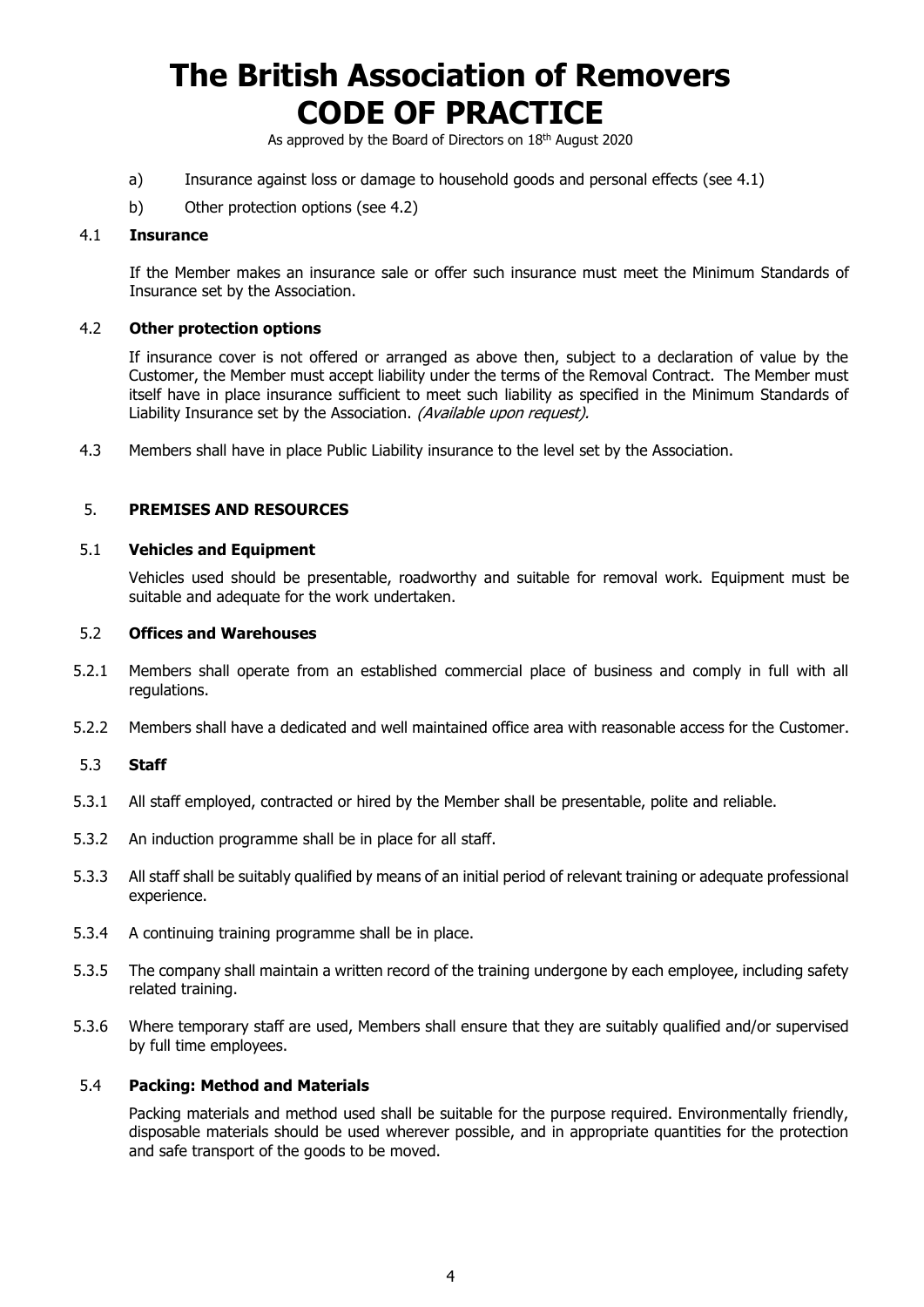As approved by the Board of Directors on 18<sup>th</sup> August 2020

### 5.5 **Inventories and receipts**

- 5.5.1 For consignments accepted for storage, and/or international removals (excluding European removals by road), the Member shall provide, as agreed with the Customer, either a detailed inventory or receipt.
- 5.5.2 All consignments stored must be adequately identified and stored in such a manner as to protect them from damage, pilferage and confusion with other consignments.

### 6 **CANCELLATION OR SIGNIFICANT ALTERATION BY MEMBER**

The Member shall not cancel or significantly alter services previously confirmed in writing by the Member unless it is necessary to do so as a result of reasons beyond the Member's reasonable control, such as war or threat of war, riot, civil strife, terrorist activity, natural or nuclear disaster, fire or adverse weather conditions.

- 6.1 The Member shall agree and confirm in writing to the Customer a timetable and description of services to be provided, and if for any reason these are significantly altered by the Member the Member shall give the Customer as much notice as possible of the changes.
- 6.2 Other than for reasons beyond the Member's reasonable control, if a Member does cancel services previously confirmed in writing, and for which a formal contract exists, the Customer shall be informed without delay and paid within 5 working days of the date of notification. One of the following:
	- If the cancellation occurs more than 10 working days before the agreed date for the work, a refund of 100% of all monies paid.
	- If the cancellation occurs within 10 working days or less before the agreed date for the work, a refund of 150% of all monies paid with the exception of any VAT or insurance charge that exceeds that shown on the original removal quotation.
	- If monies have not been paid, the Member shall pay all reasonable costs incurred by the Customer as a direct result of the cancellation.
- 6.3 If a Member does make a significant alteration to the agreed timetable or services within 10 working days of the agreed date for the work, the Customer shall be informed without delay and given the choice of one of the following:
	- Accepting the alteration.
	- Cancelling the agreed services and receiving within 5 days a full refund of all monies paid.
	- In the event that the work has already commenced, payment of all reasonable costs incurred by the Customer as a direct result of the alteration.
- 6.4 Where agreed services cannot be delivered because of company failure (e.g. liquidation or bankruptcy) BAR will endeavour to obtain the services of another BAR Member to complete the contract.
- 6.5 In the event that arrangements in 6.4 above are not feasible and pre-payments have been made which cannot be refunded by the Member because of company failure, the Customer may apply for recompense from the BAR Advanced Payment Guarantee Scheme. **The BAR APG Scheme is subject to terms and conditions available upon request.**

### 7 **COMPLAINTS, DISPUTES AND CLAIMS**

7.1 Members must have in place responsive and user friendly procedures for dealing with Customer complaints.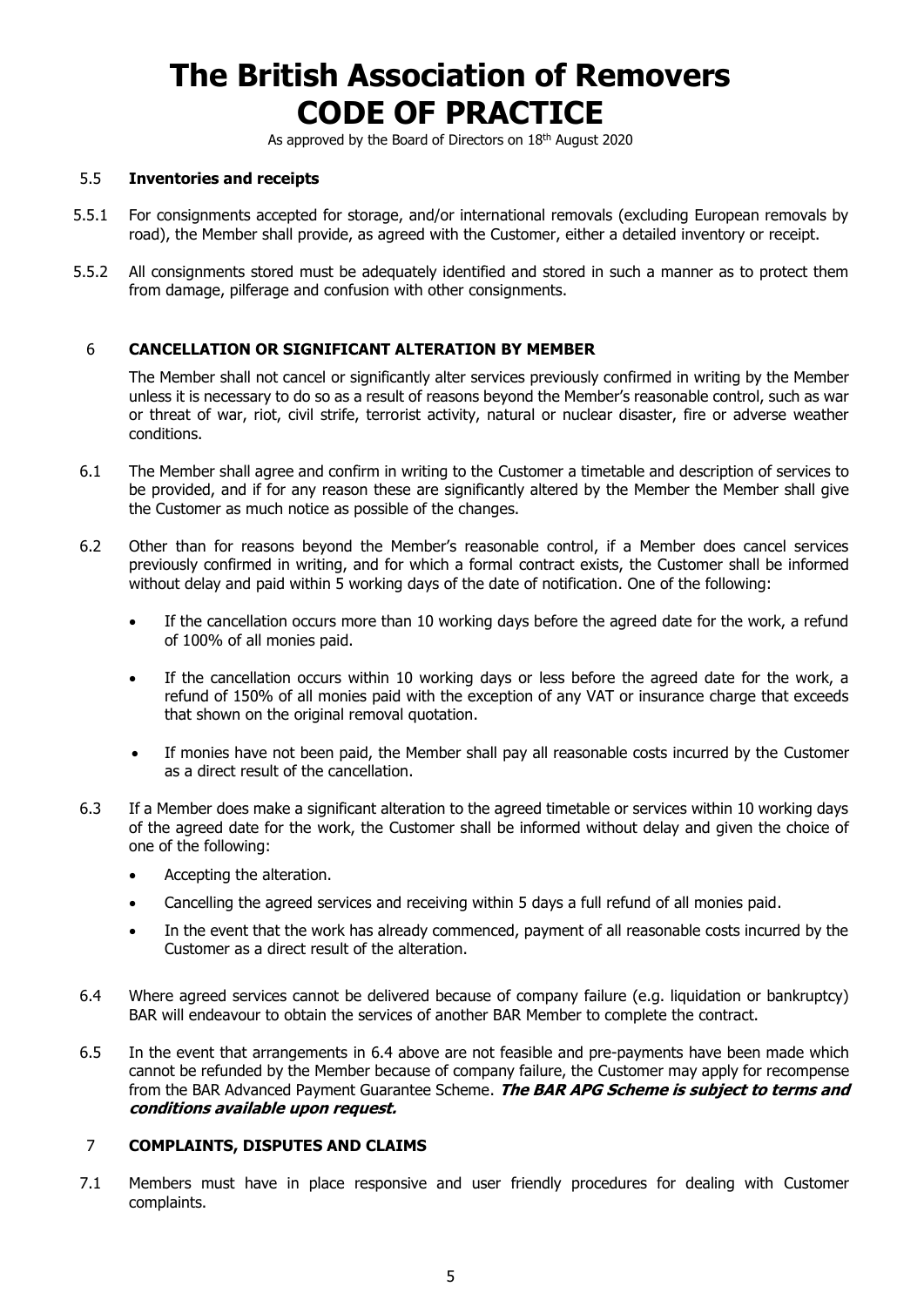As approved by the Board of Directors on 18<sup>th</sup> August 2020

- 7.2 The Member must ensure that all staff are instructed in the handling of complaints. Staff should always adopt a friendly positive approach and avoid a negative attitude when handling a complaint.
- 7.3 Members must ensure that all staff are able to provide the name and contact details of the member of staff to whom complaints should be referred.
- 7.4 An acknowledgement of a complaint must be provided within 3 working days with an endeavour to resolve the matter within 8 weeks from the date of receipt of the complaint.

If at the end of 8 weeks the matter has not been resolved the Member should advise the Customer of the availability of the BAR ADR service (as described in the Foreword.)

- 7.5 All members shall maintain a complete record of complaints from which an analysis of activities covered by the Code can be obtained. Members should take action based on this information to improve their level of service to Customers. Members should review their complaints log on a regular basis and make these available to an Association auditor upon request.
- 7.6 Members shall co-operate with Customers, their advisors and the Association in the resolution of complaints and/or the handling of liability/insurance claims.

### 8. **DISPUTES**

In the event of a dispute relating to the provision of a service covered by this Code, which cannot be resolved, either the Customer or the Member may refer it to the low cost independent Alternative Dispute Resolution (ADR) provided by the Association. Referral of a dispute to the ADR scheme does not prevent the Customer from taking subsequent legal action.

The Member must accede to participation in the scheme if the Customer so requests. Under this scheme, the case will be determined by an accredited independent ADR organisation. Recourse to the independent ADR scheme is subject to certain limits, current details of which are available upon request from BAR. Tel: 01923 699 486, Email: [consumer.affairs@bar.co.uk.](mailto:consumer.affairs@bar.co.uk)

The scheme is an effective and user friendly alternative to the County Court small claims procedure. Any award made under this scheme will be binding upon the BAR member. The consumer is free to reject the Ombudsman's decision or withdraw from the Ombudsman's process at any time. The BAR Independent Alternative Dispute Resolution scheme is provided by;



Furniture  $\hat{\alpha}$ **Home Improvement** Ombudsman

#### [www.fhio.org](http://www.fhio.org/)

8.1 The Member's participation and co-operation in the ADR process shall be mandatory.

### 9 **INFRINGEMENT AND ENFORCEMENT**

BAR, as Code Sponsor, will investigate all alleged breaches of this Code.

An independent Disciplinary Committee ensures that the Code is enforced effectively and disciplinary procedures are effective, fair and impartial. In addition the Committee deals with serious cases of noncompliance with the Code. Where a potential breach of this Code has been identified during the course of investigating a consumer complaint, BAR will normally endeavour to resolve the complaint before addressing the alleged breach.

- 9.1 The Member against whom the allegation has been made shall provide a detailed response to the Association, within 14 days.
- 9.2 If the facts alleged against the Member are adjudged to constitute infringement of this Code, either the Association or the Disciplinary Committee shall have the power to impose any of the following sanctions: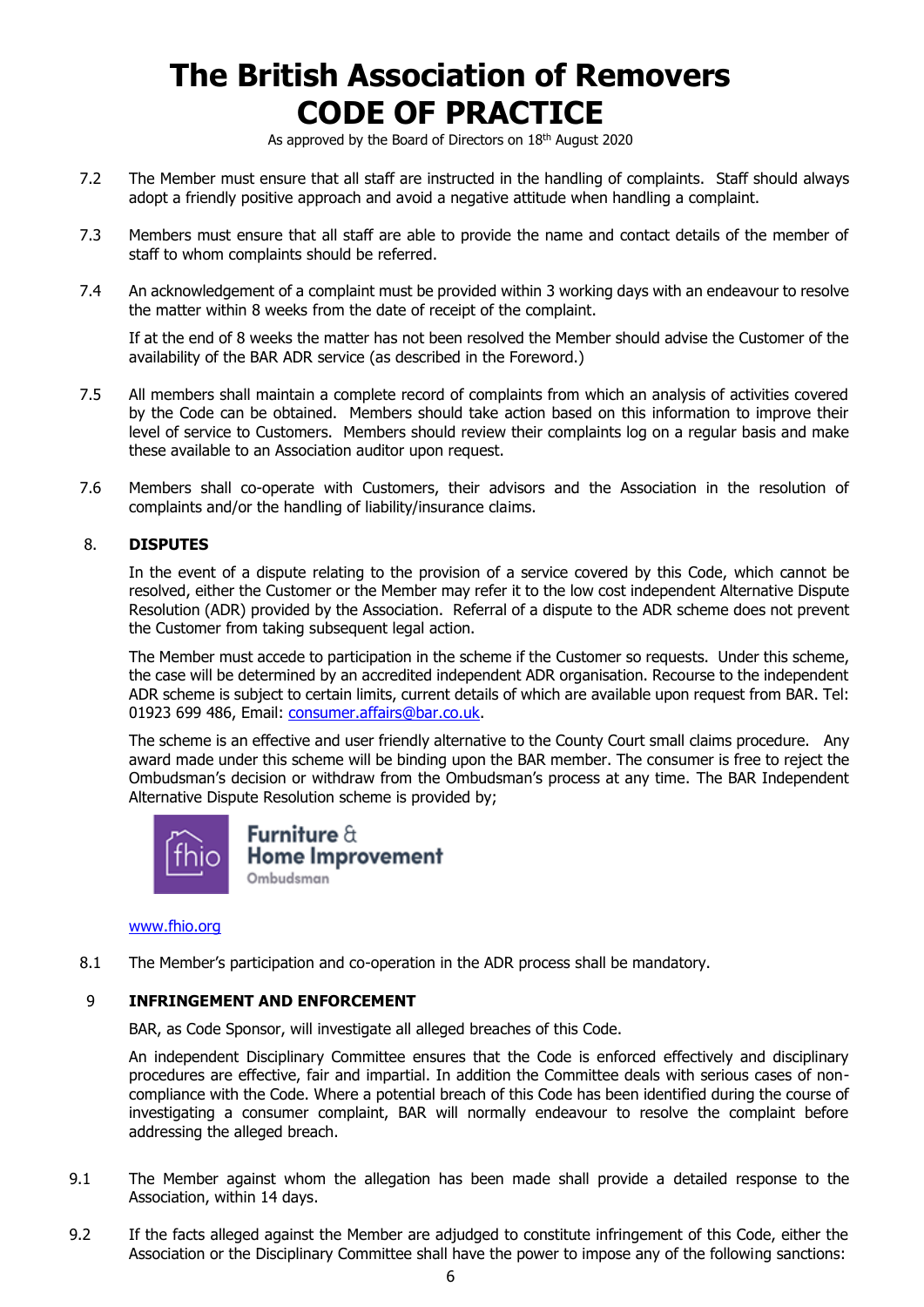As approved by the Board of Directors on 18<sup>th</sup> August 2020

- Informal reprimand
- Written warning
- Re-inspection
- Improvement notice
- Fine
- Compulsory retraining
- Naming and shaming
- Suspension of services to the member
- Termination of membership

Any investigation or disciplinary action taken by the Association will be subject to periodic review by the Disciplinary Committee.

- 9.3 The Association has at all times the discretion to refer any alleged breach directly to the Disciplinary Committee.
- 9.4 Where a sanction has been imposed by the Association the Member must within 14 days of the service of the notice:
	- accept the sanction

or:

- request that the matter be referred to the Disciplinary Committee
- 9.5 Where the Member fails to comply with Clause 9.4, the Association shall refer the matter to the Disciplinary Committee.
- 9.6 The decision of the Disciplinary Committee will be final.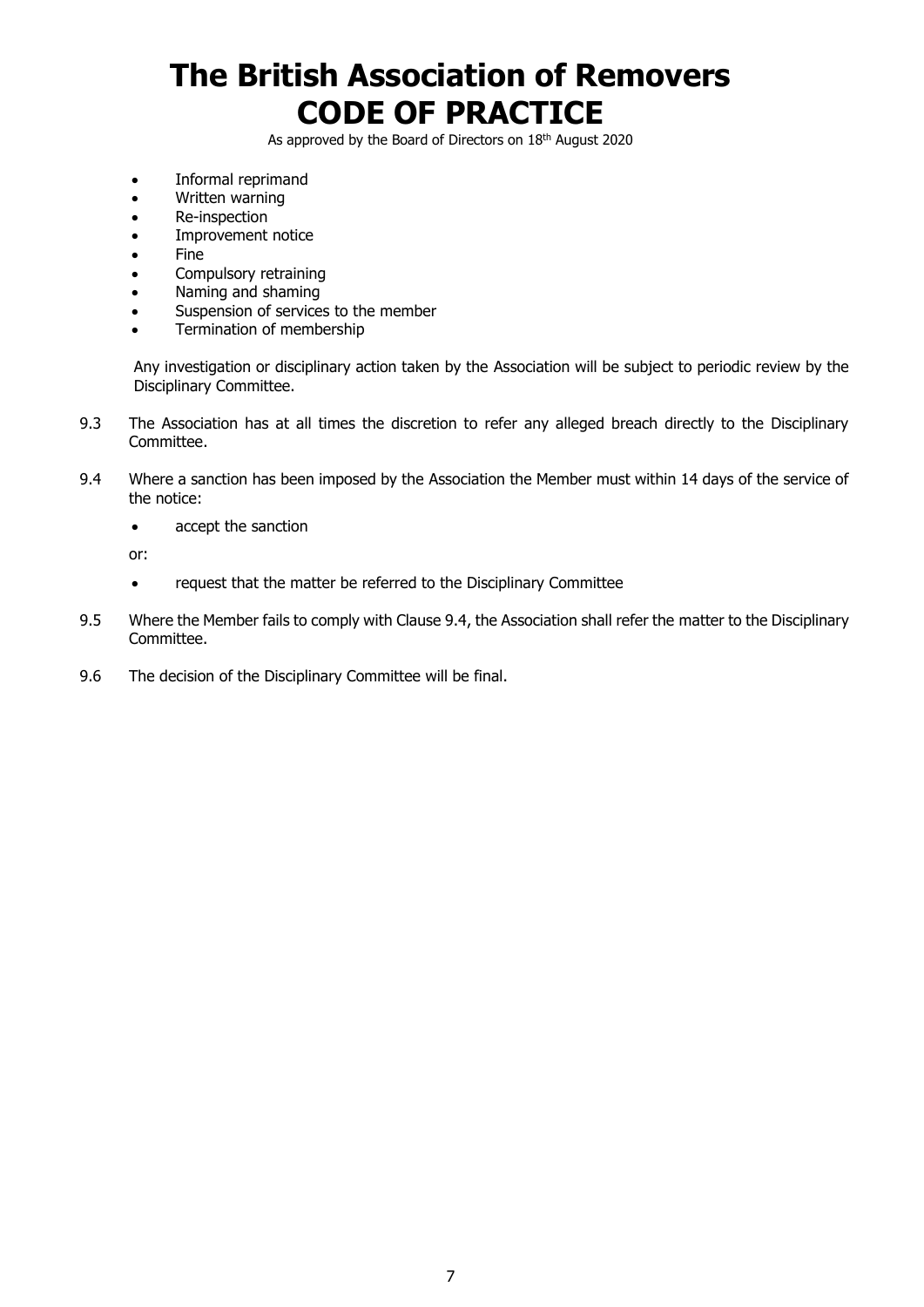As approved by the Board of Directors on 18<sup>th</sup> August 2020

## **Annex**

Current relevant statutory and regulatory requirements referred to in the Code include, but are not limited to:

- Consumer Protection from Unfair Trading Regulations 2008
- Unfair Terms in Consumer Contract Regulations 1999 (Prior to 5<sup>th</sup> October 2015)
- The British Code of Advertising Sales Promotion and Direct Marketing
- The Consumer Contracts (Information, Cancellation and Additional Charges) Regulations 2013
- Health & Safety regulations
- Transport legislation governing the operation of goods vehicles
- Sale of Goods Act 1979 (Prior to 5<sup>th</sup> October 2015)
- Consumer Rights Act 2015 (After 5<sup>th</sup> October 2015)
- Supply of Goods and Services Act 1982 (Prior to 5<sup>th</sup> October 2015)

## **Definitions**

For the purposes of this Code, definitions are as follows:

| <b>Acceptance</b>                                     | The formal written confirmation by a Customer of acceptance of a Quotation and<br>the Terms and Conditions of the Contract.                                                                                               |
|-------------------------------------------------------|---------------------------------------------------------------------------------------------------------------------------------------------------------------------------------------------------------------------------|
| <b>Advertising</b>                                    | The promotion of removal services on websites or in any printed, viewable,<br>audible or other form in order to attract business.                                                                                         |
| <b>Alternative Dispute</b><br><b>Resolution (ADR)</b> | Alternative dispute resolution is the collective name given to several methods<br>of dealing with disputes without going to court.                                                                                        |
| <b>Association</b>                                    | The British Association of Removers.                                                                                                                                                                                      |
| <b>BAR</b>                                            | The British Association of Removers.                                                                                                                                                                                      |
| Code                                                  | This The British Association of Removers (BAR) CTSI Approved Consumer Code<br>of Practice Scheme.                                                                                                                         |
| <b>Contract</b>                                       | Document comprising an offer to provide removal and/or storage services at a<br>specified price, and incorporating an <b>Acceptance Form</b> for completion by the<br>Customer.                                           |
| <b>Customer</b>                                       | A private individual who contracts with a <b>Member</b> for the removal, storage or<br>shipping of his/her household and personal effects.                                                                                |
| <b>Disciplinary</b><br><b>Committee</b>               | An independently chaired committee which deals with serious cases of non-<br>compliance with the Code and ensures that the Code is enforced effectively and<br>disciplinary procedure are effective, fair and impartial.  |
| <b>Member</b>                                         | A UK based removal company which is a member of the British Association of<br>Removers and as such a subscriber to this <b>Code.</b>                                                                                      |
| <b>Advanced Payment</b><br><b>Guarantee Scheme</b>    | A scheme under which Customers who have paid in advance for removal services<br>and who are unable to claim a refund as a result of company failure on the part<br>of the Member, may apply to have their money refunded. |
| Quotation                                             | A communication in any printed, viewable, audible or other form which specifies<br>the price for removal services offered by a Member in sufficient detail to allow a                                                     |